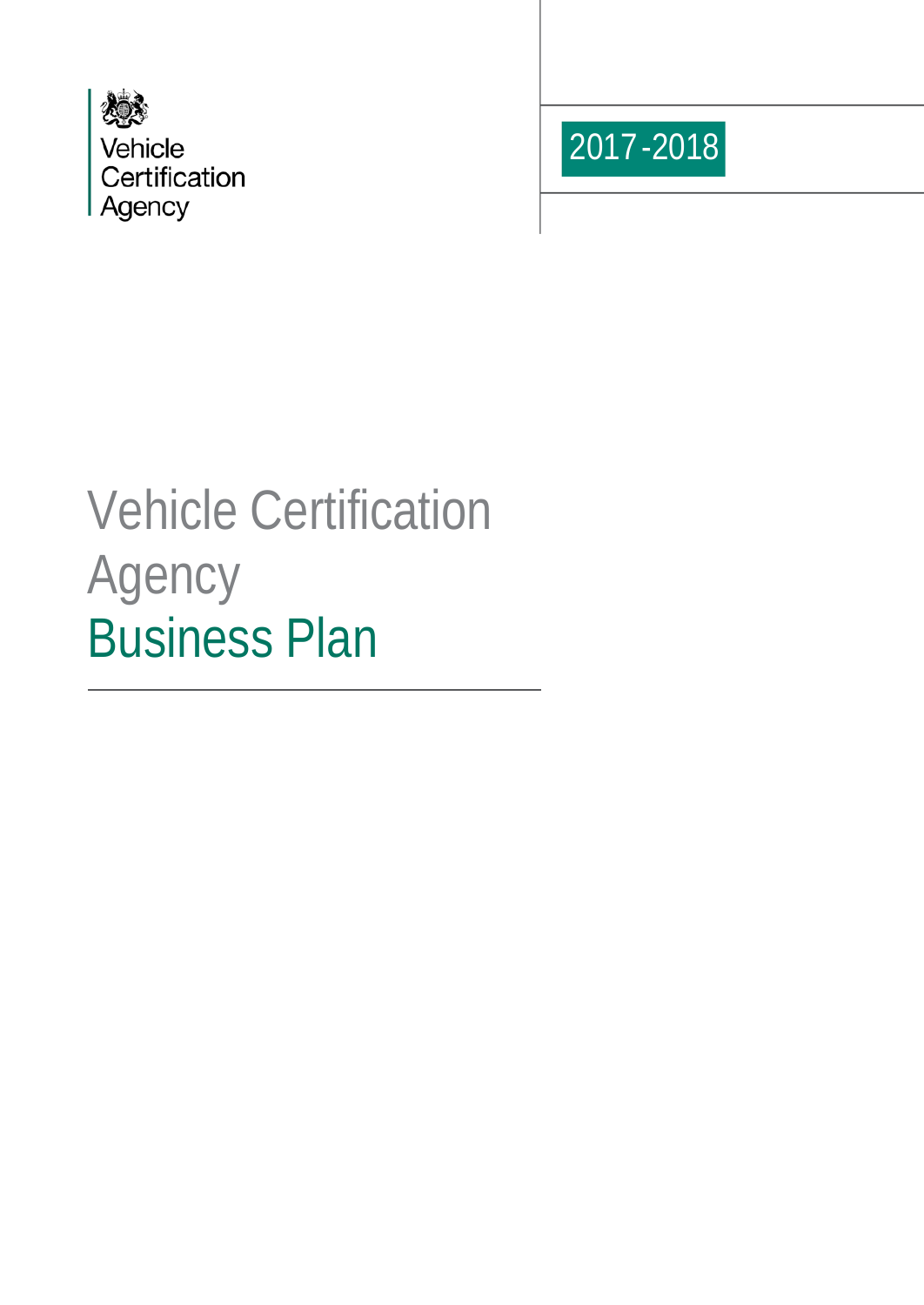The Department for Transport has actively considered the needs of blind and partially sighted people in accessing this document. The text will be made available in full on the Department's website. The text may be freely downloaded and translated by individuals or organisations for conversion into other accessible formats. If you have other needs in this regard please contact the Department.

Vehicle Certification Agency Eastgate Road Bristol BS5 6XX Telephone 300 330 5797 Website **www.gov.uk/vca** email enquiries **www.gov.uk/contact-the-vca**

#### © Crown copyright 2017

Copyright in the typographical arrangement rests with the Crown.

You may re-use this information (not including logos or third-party material) free of charge in any format or medium, under the terms of the Open Government Licence. To view this licence, visit **[www.nationalarchives.gov.uk/doc/opengovernment-licence/](http://www.nationalarchives.gov.uk/doc/opengovernment-licence/or)**or write to the Information Policy Team, The National Archives, Kew, London TW9 4DU, or e-mail: **[psi@nationalarchives.gsi.gov.uk](mailto:psi@nationalarchives.gsi.gov.uk)**

Where we have identified any third-party copyright information you will need to obtain permission from the copyright holders concerned.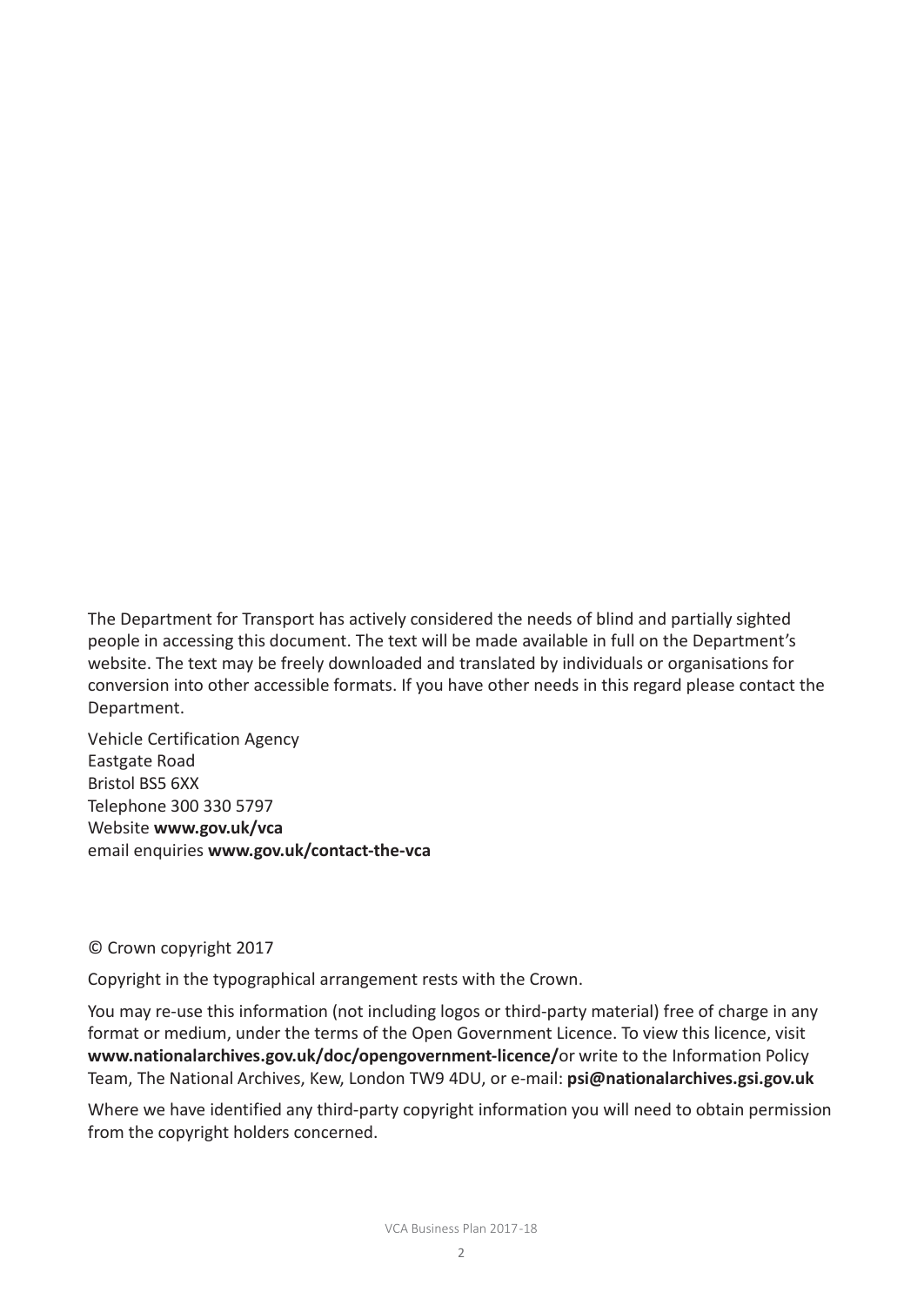# **CONTENTS**

| Annexes |  |
|---------|--|
|         |  |
|         |  |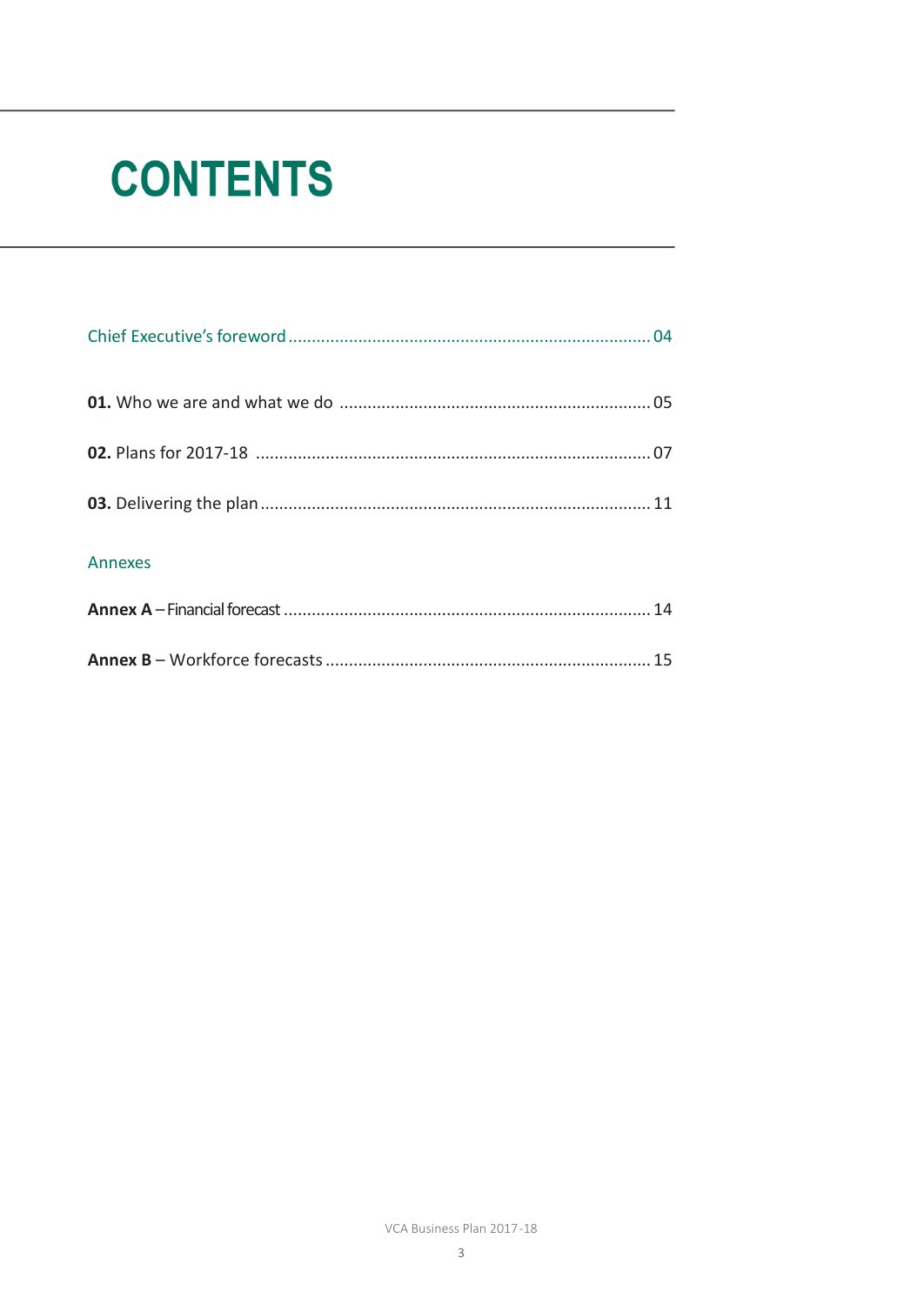# **CHIEF EXECUTIVE'S FOREWORD**

Welcome to the Vehicle Certification Agency (VCA) Business Plan for 2017-18, my first as incoming CEO. This plan sets out our aims and commitments for the coming year, building on our past performance and ensuring that VCA meets a wide range of performance targets.

2016 was a busy year for many reasons, not least because it saw demand for certification increase across the organisation.

In addition to this we responded to some of the challenges outlined in the Motoring Services Strategy, published in May 2016. One such challenge was to look at activities that might be conducted outside of Government and with that in mind; we supported a competition to identify a buyer to take on the non-statutory Management System Certification services carried out by VCA. A buyer has been found and the transition process is ongoing to ensure continuity for existing certificate holders. In addition to this we have conducted a review to establish if there are further efficiencies to be realised by building on our existing digital platform and this work will continue into 2017/18.

Supporting the Government's response to the VW Exhaust Emissions issue also involved considerable re-deployment of resources during the latter part of 2015 and during 2016. VCA played a significant role in the resulting test programme to understand the extent of the issue and we continue to support the wider market surveillance process to assess the ongoing compliance of vehicles across the automotive industry.

During 2017/18 we will continue to build on our core services of vehicle type approval and the certification of packaging used in the transport of dangerous goods; we forecast modest growth in the demand for core certification during 2017/18.We will also further respond to the challenges posed by the Department's Motoring Services Strategy and this will inform our operating strategy going forward.

2017/18 looks set to be another busy year but I am confident that we will continue to deliver against our core aim of improving vehicle safety and environmental protection through the rigorous application of internationally agreed standards.

In concluding I would like to take a moment to recognise the dedication and commitment of my predecessor, Paul Higgs, who has worked tirelessly to drive the Agency forward when taking the helm as Interim CEO in April 14.

PIA WILKES CEO, VCA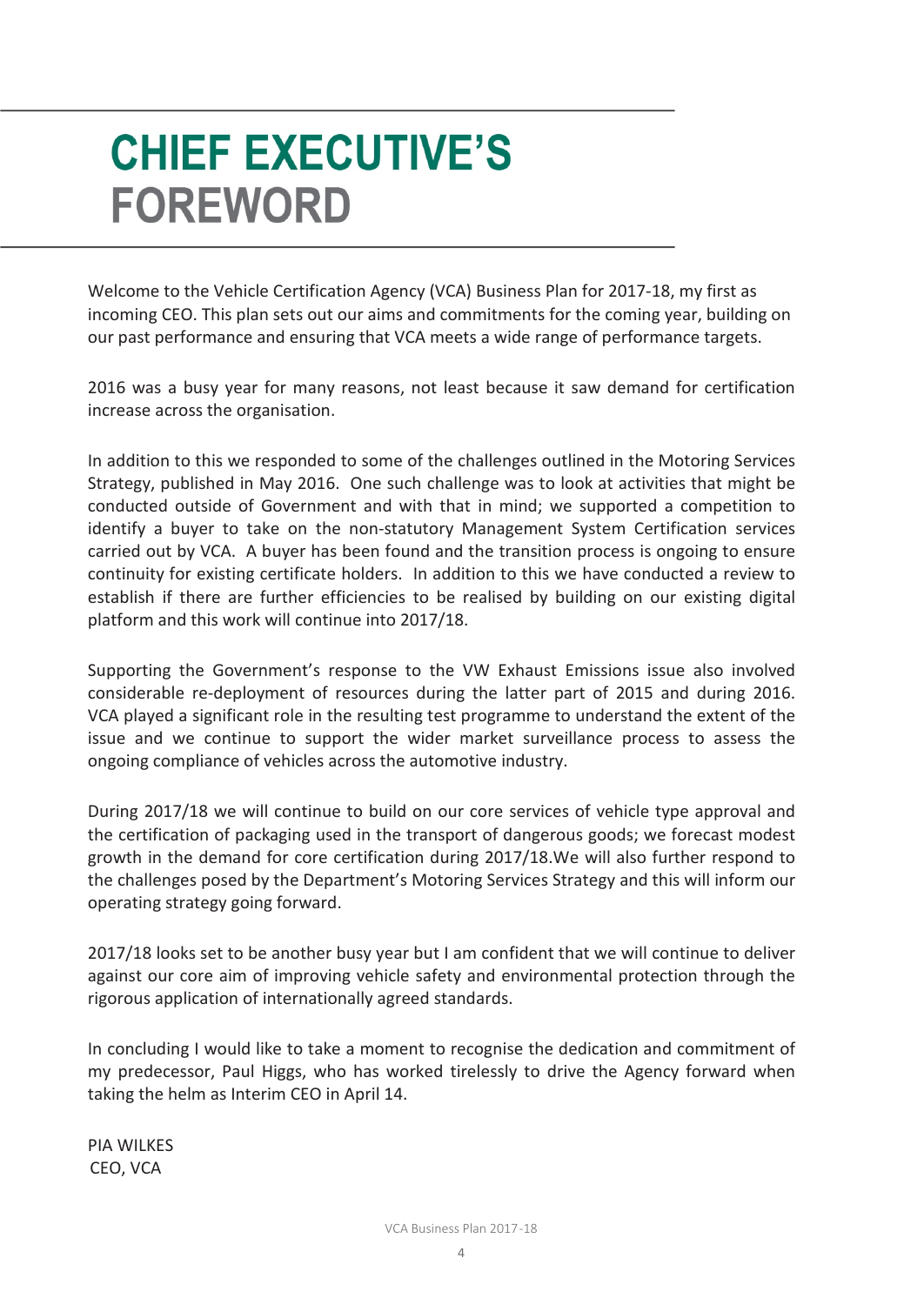# **WHO WE ARE AND WHAT WE DO**



### **Vehicle Certification Agency**

**1.1** The Vehicle Certification Agency (VCA) is an Executive Agency of the Department for Transport (DfT), part of the Road, Devolution and Motoring Directorate, through which VCA receives its corporate sponsorship.

The Government has made it very clear the UK will leave the European Union. Ensuring that new arrangements work and are effective is a crucial priority for the Government. It has also been said that, upon exit, EU law will be converted into UK law. This will include some EU legislation that governs functions managed by VCA. The Agency will therefore work closely with partners in Whitehall to ensure that the functions and processes operate efficiently after we leave the EU. This Agency will ensure that the necessary policy and delivery resources are devoted to any new systems and legislation and implications of EU withdrawal are considered in ongoing business planning.

VCA performs a number of core activities:

### **Vehicle Type Approval**

**1.2** As the UK Type Approval Authority for new on and off-road vehicles, systems and components, VCA is responsible for approving that these have been designed and constructed to meet internationally agreed standards of safety, security and environmental protection.

VCA takes its policy lead from DfT, through the International Vehicle Standards Division (IVS), part of the Energy, Technology and Innovation, Directorate. Some environmental policy lead comes from the Office for Low Emissions Vehicles (OLEV). VCA Chairs the DfT Vehicle Technology Forum, working with policy colleagues, other DfT agencies and the Chief Scientific Advisors Unit. This group shares knowledge, understanding and experience of emerging technologies with a view to developing a common understanding and approach.

### **Conformity of Production (CoP)**

- **1.3** This is an integral and essential part of the type approval process and approval cannot be issued without adequate CoP procedures being in place. CoP provides confidence to industry, government and consumers that a given product is manufactured in accordance with the approved specification.
- **1.4** The process involves the evaluation of manufacturing processes to ensure that each product is manufactured in accordance with the approved specification. Ongoing conformity is assessed throughout the manufacturing life of a product. This will involve site visits and reviewing records. Where evidence of non-compliance is discovered, this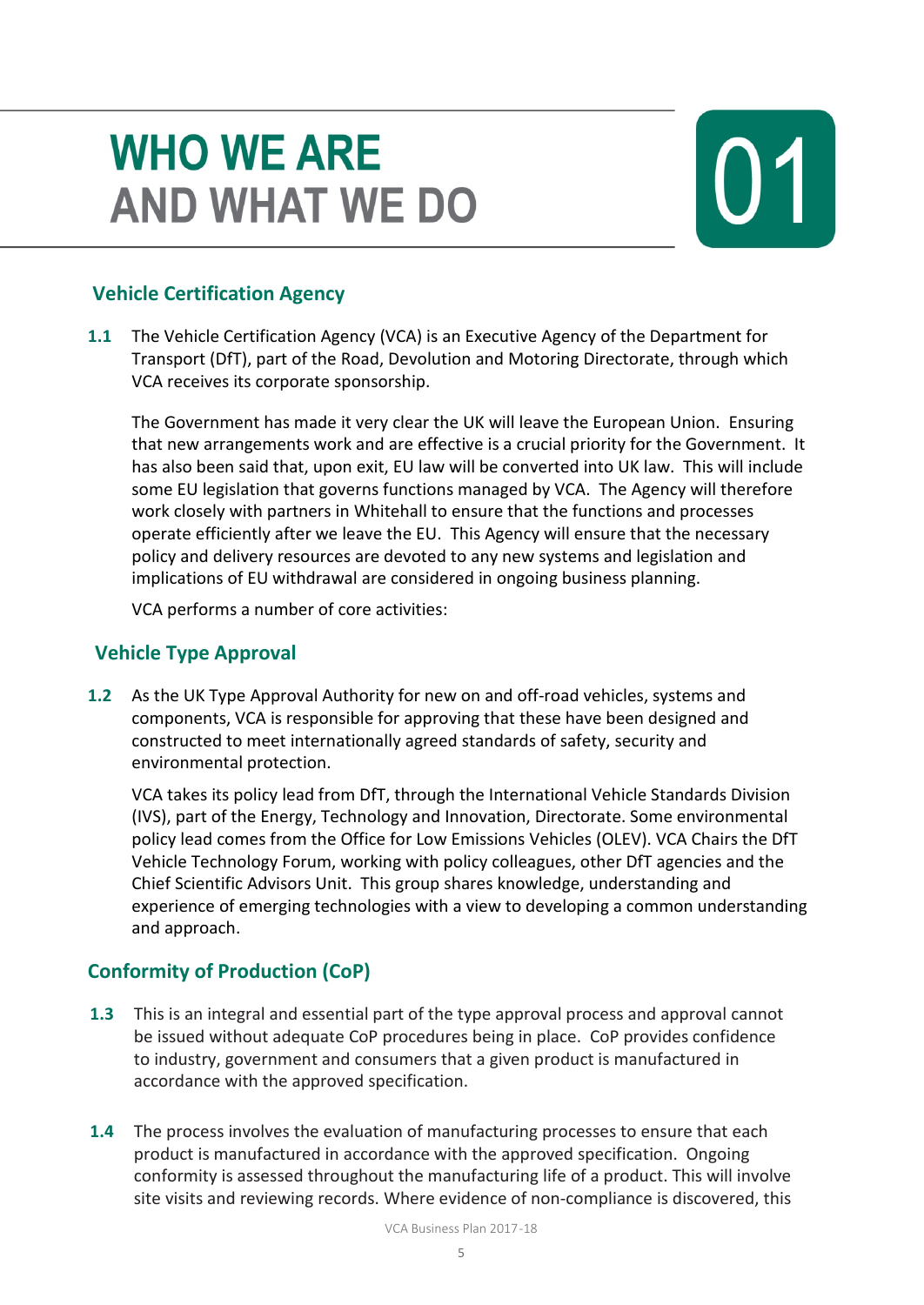will be rigorously investigated and the appropriate steps taken to return the manufacturing process to conformity.

**1.5** VCA recognises the importance of a robust regime which ensures that all new vehicles are safe, reliable and deliver the expected environmental performance. Where concerns of non-conformity are raised through non-CoP related activities such as "whistle blowing" VCA will take all reasonable actions to verify the non-conformance and where necessary take action to bring the vehicle or component back into conformity; and where appropriate work with other agencies to ensure product remains in conformity. VCA is clear that non-complaint vehicles should not be produced and where this occurs the manufacturer should rectify at the earliest opportunity.

#### **Certification of Dangerous Goods Packaging**

**1.6** VCA administers the operation of a scheme for the approval and packaging for the carriage of dangerous goods in the UK. Each mode of transport has its own set of International Regulations, but all use packaging as defined in the United Nations (UN) recommendations for the transport of dangerous goods. The requirements for approved packaging are put into effect by separate Statutory Instruments.

#### **Civil Traffic Enforcement**

**1.7** Building on core experience, VCA provides a certification service to local authorities who wish to operate bus lane and parking enforcement camera systems. This involves the evaluation of Technical Construction Files (TCFs) to assess compliance with the relevant requirements, with the ultimate aim of ensuring the integrity of evidence gathered using such systems. This service has recently been extended to cover authorities in Wales and the Highway Agency's Thames Link Crossing at Dartford.

#### **Data Provision**

**1.8** VCA collects and publishes CO<sub>2</sub> emissions data for new cars, underpinning the Vehicle Excise Duty and Company Car Tax schemes. Accessed through GOV.UK, the data tools continue to be popular with consumers, with around 2.4 million users over the last year alone. This supports Government's strategic drive towards reducing  $CO<sub>2</sub>$ emissions by helping consumers to make low carbon choices.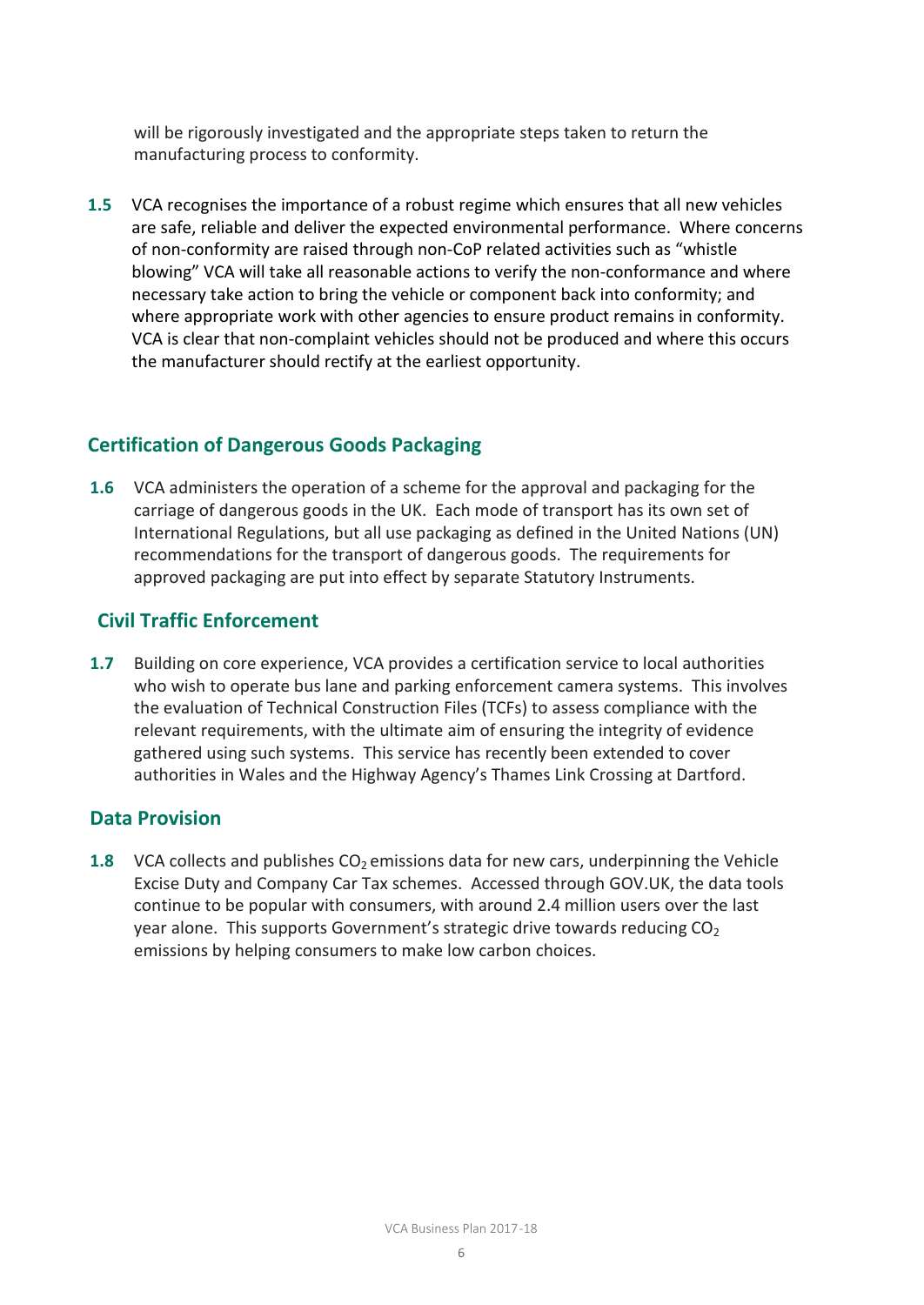# **PLANS FOR** 2017-18



Recent years have continued to see growth in demand for core certification services and this is forecast to continue.

The table at 2.4 highlights the main objectives that VCA has agreed with the Department for Transport for 2017-18. The following sections explain in more detail the specific actions we will take to deliver against those objectives.

### **Changing our Agency**

#### **2.1 Continue to take forward the Government Digital Strategy**

Detailed plans are outlined later in this document but in essence, our schedule for 2017-18 continues to include two key objectives. The first is to continue to move to a Cloud-based hosting for applications and services. The second is to implement the findings of an end-toend review of the vehicle type approval process, which was aimed at establishing further potential to enhance the service with digital tools and services.

#### **2.1.1 Motoring Services Strategy**

During the 2017-18 financial year VCA will work with DfT on the Motoring Services Strategy implementation plan. This work will help to inform further strategy.

### **Our services**

#### **2.2 Continue to grow core product lines to meet cost recovery objective**

VCA has a key part to play in ensuring that vehicles and their systems and components meet internationally agreed standards, which provides confidence to the consumer. Growth for our services in this area has increased over recent years and modest further increases are forecast for 2017-18. This will help to ensure that we continue to meet our full cost recovery objective.

#### **Product Certification**

Projected growth in this area is expected to come from UK and Southern European markets as well as our continually maturing operations in India and Brazil. Growth in Brazil particularly will be driven by the appointment of VCA as a Technical Service to the environmental public body, IBAMA. This means that VCA will be able to provide certification to local standards.

#### **Management Systems Certification**

During 2016/17 a competetive exercise was carried out to identify a private sector organisation to take on this non-statutory activity. Formal contracts with the successful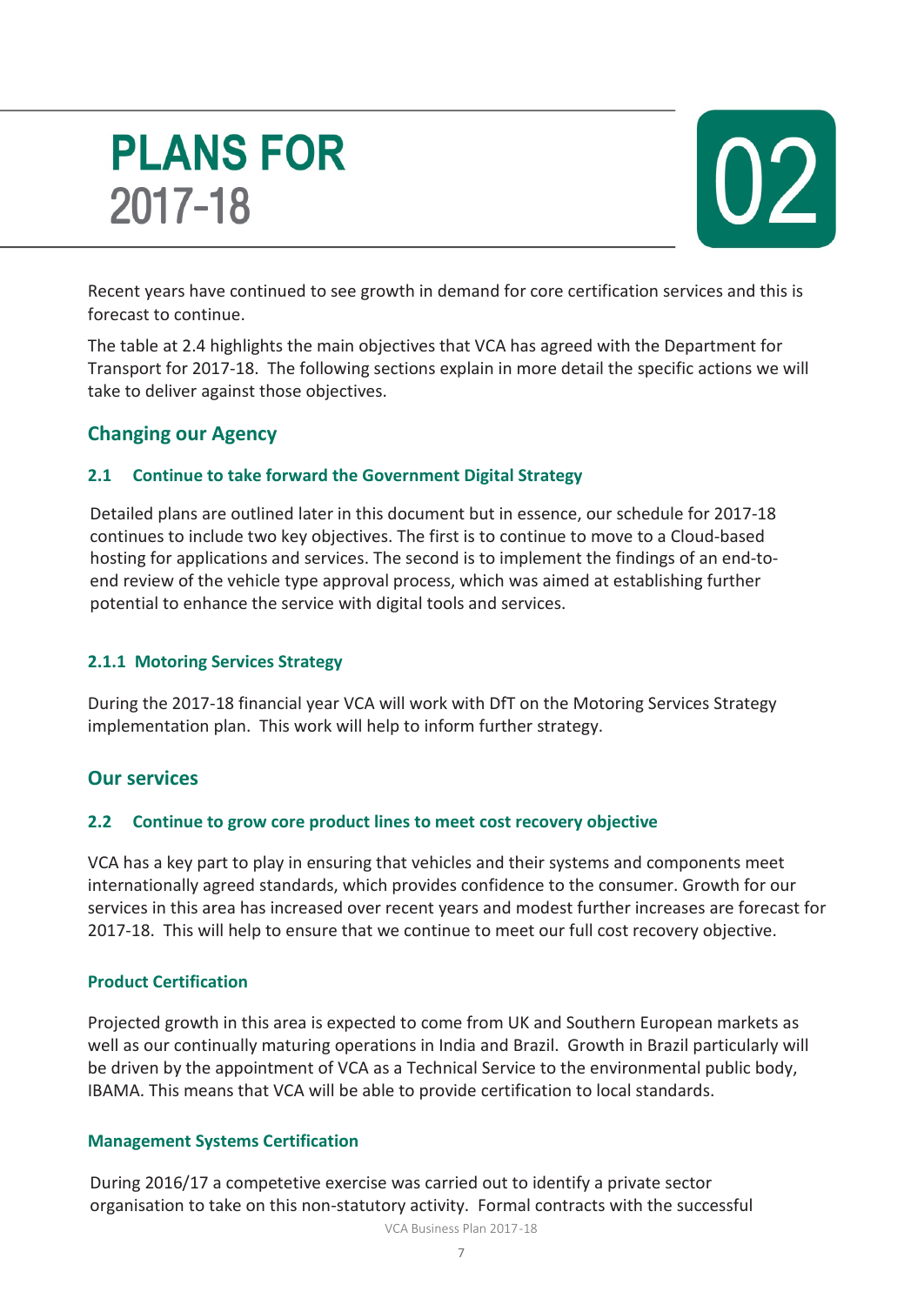bidder have been signed and the migration of existing certification will be complete during the early part of the 17/18 financial year.

#### **Quality**

VCA currently works to the principles of ISO 17020 (requirements for the competence of bodies performing inspections) and ISO 17025 (requirements for the competence to carry out tests and/or calibrations). Excellent progress has been made towards gaining formal accreditation against the requirements of ISO 17025 for a limited scope in our Midlands Centre facility and this will continue in 2017-18. Following on from the successful accreditation to ISO 17025, VCA will look to gain accreditation to ISO 17020 initially in the UK and then extend to global offices.

### **Finance and Efficiency**

#### **2.3 Finance**

We have targeted to make a modest surplus of £100k and we forecast that growth, coupled with prudent efficiencies will deliver this.

#### **2.3.1 Efficiencies**

Like other organisations across Government, VCA has responded to the challenges of the 2015 spending review. We continue to make good progress against our efficiency targets and this work will continue in 2017-18.

#### **2.3.2 Workforce**

The FTE staff figure for 2017-18 will not exceed 217. The slight increase over 2016-17 recognises the need to grow frontline staff to meet the current and projected workload. For an organisation that essentially charges for staff time, this increase equates to higher numbers of frontline staff.

There are no projected increases in back office functions and we will continue to work on improving efficiency across the organisation to ensure that we align ourselves as much as possible with best practice across the Department for Transport.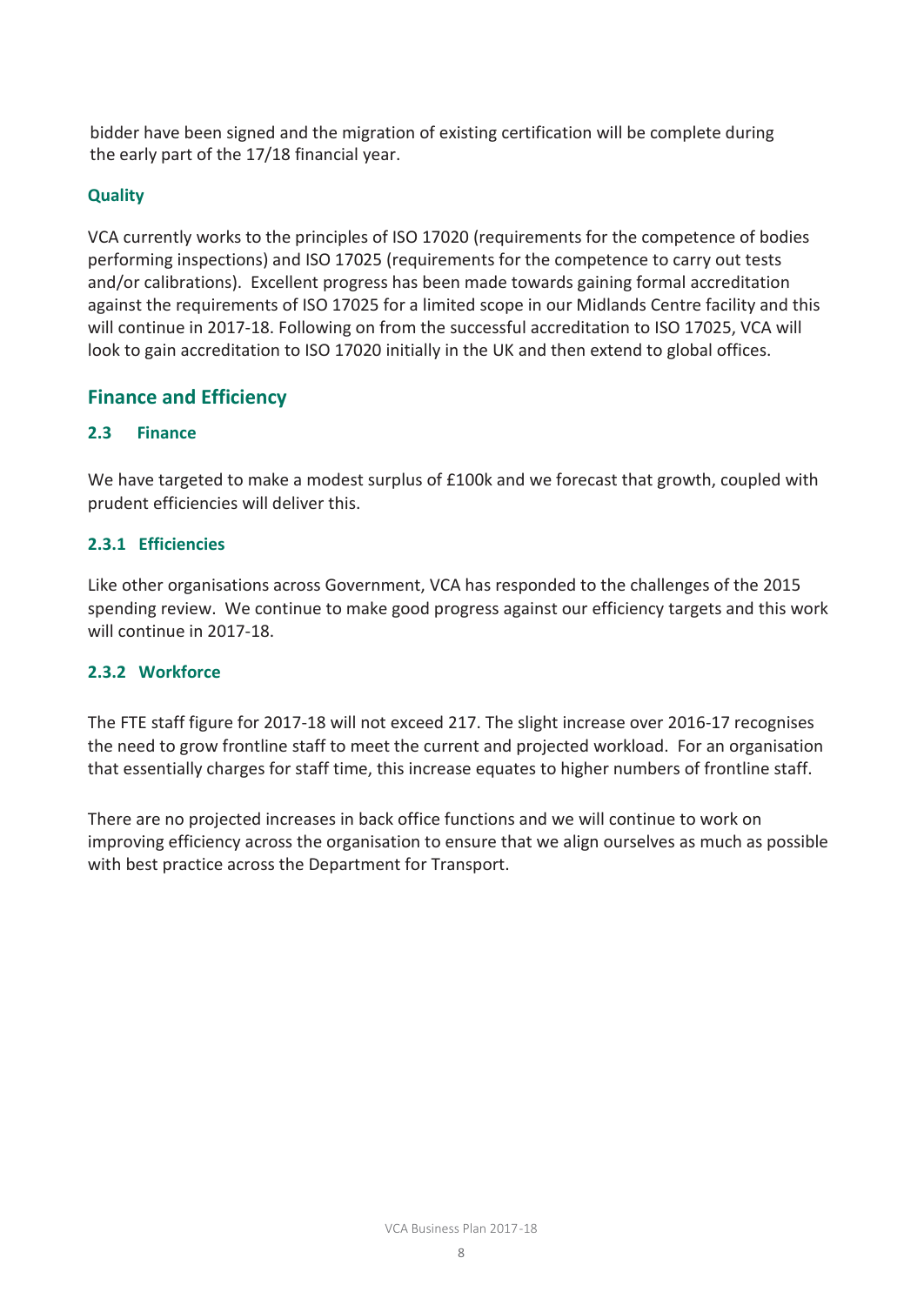### **2.4 2017-18 Key Performance Measures**

| <b>Category</b>           | <b>VCA measure</b>                                                                                                                                                                                                                                                                                                                                                                                                                                                                                                                                                                                                                                                                                                                                                                                                                                                         | In 2017/18               |
|---------------------------|----------------------------------------------------------------------------------------------------------------------------------------------------------------------------------------------------------------------------------------------------------------------------------------------------------------------------------------------------------------------------------------------------------------------------------------------------------------------------------------------------------------------------------------------------------------------------------------------------------------------------------------------------------------------------------------------------------------------------------------------------------------------------------------------------------------------------------------------------------------------------|--------------------------|
| 1. Changing our<br>agency | 1.1 Actively progress the Government ICT and Digital strategies by using<br>ICT to commence delivery of a wide ranging programme of change,<br>including:<br>Begin the process to move our website and<br>'carfueldata' services to the Cloud<br>Implement the findings from the review of the end-to-<br>$\bullet$<br>end Type Approval processes and delivering digital<br>applications that fully integrate with back office<br>functions.                                                                                                                                                                                                                                                                                                                                                                                                                              | 31/03/2018<br>31/03/2018 |
|                           | 1.2 Agree an implementation plan with the Motoring Services Board to<br>take forward the recommendations of the Motoring Services Strategy.                                                                                                                                                                                                                                                                                                                                                                                                                                                                                                                                                                                                                                                                                                                                | 31/03/2018               |
| 2. Our services           | 2.1 Type Approval certificates issued within 10 working days of the<br>completion of technical clearance.                                                                                                                                                                                                                                                                                                                                                                                                                                                                                                                                                                                                                                                                                                                                                                  | 92%                      |
|                           | 2.2 Audited test reports deemed to have no critical defects.                                                                                                                                                                                                                                                                                                                                                                                                                                                                                                                                                                                                                                                                                                                                                                                                               | 99%                      |
|                           | 2.3 Conformity of Production (CoP) -<br>All new Type Approval certification applicants that do not<br>$\bullet$<br>hold suitably accredited quality certification (ISO<br>9001/TS16949), or a suitable compliance statement will be<br>subject to a CoP audit before type approval certification will be<br>issued<br>All existing type approval certificate holders that do not<br>hold suitably accredited quality certification (ISO 9001/TS1<br>6949) will be subject to ongoing surveillance audits, the<br>frequency of which will be in accordance with the agreed VCA<br>risk based approach<br>For type approval certificate holders that do hold a suitably<br>accredited quality certification (ISO 9001/TS1 6949), the status<br>of these clients will be reviewed for ongoing conformity of<br>production over the normal cycle of certification, typically 3 | 100%                     |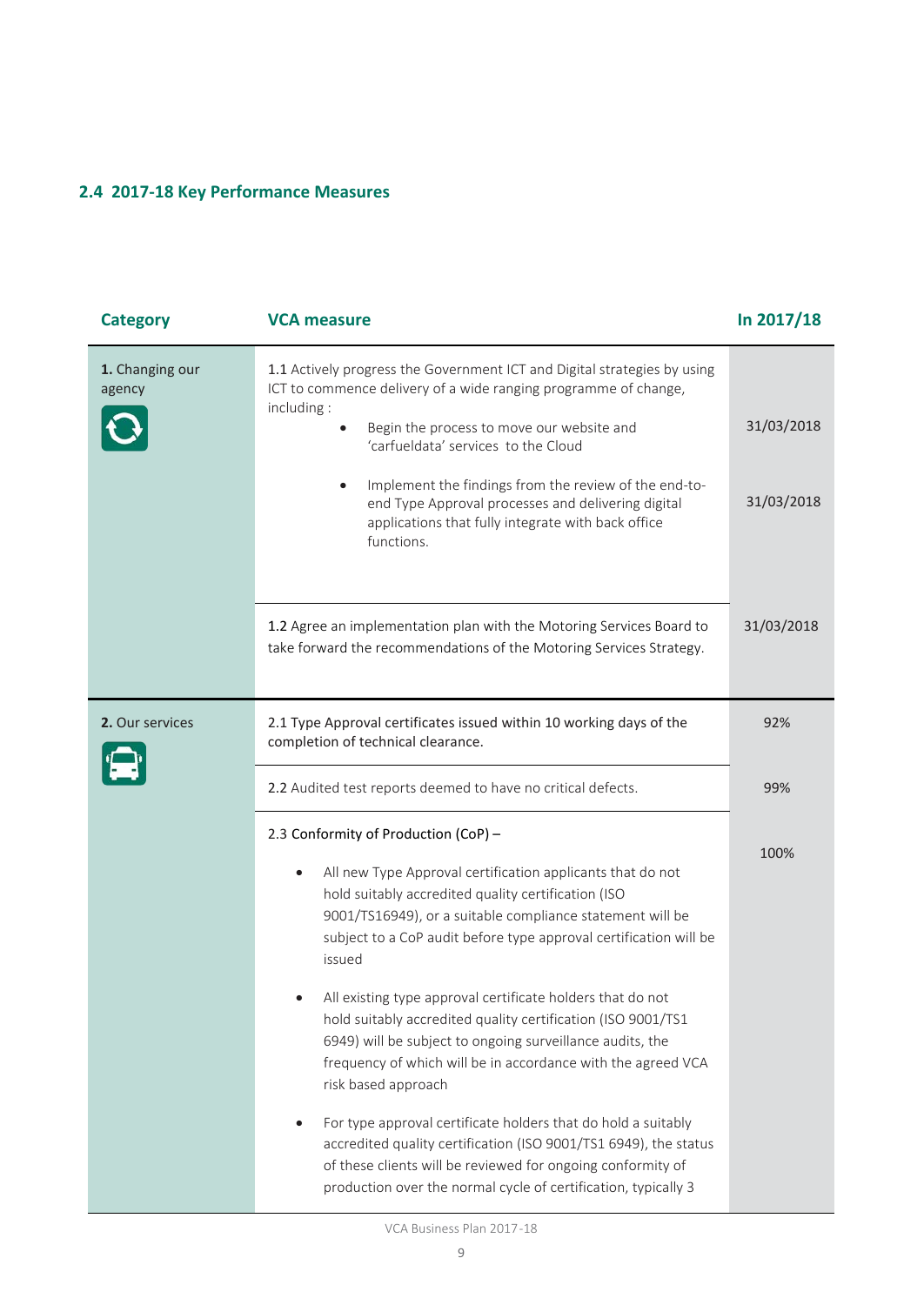|                                  | years, or sooner if necessary<br>For VCA Type Approvals, where evidence of a product being<br>$\bullet$<br>produced is out of conformity, VCA will initiate an<br>investigation within 10 days, to understand the root cause of<br>the failure and work with the manufacturer to quickly<br>introduce preventive and corrective action with agreed<br>timescales in accordance with the relevant regulation or<br>directive and in any case as soon as possible. Where the<br>manufacturer refuses or cannot bring the vehicle back into<br>conformity the VCA will take action to withdraw the approval |                                |
|----------------------------------|----------------------------------------------------------------------------------------------------------------------------------------------------------------------------------------------------------------------------------------------------------------------------------------------------------------------------------------------------------------------------------------------------------------------------------------------------------------------------------------------------------------------------------------------------------------------------------------------------------|--------------------------------|
|                                  | 2.4 Maintain the customer satisfaction survey score, if possible<br>improve over the current levels                                                                                                                                                                                                                                                                                                                                                                                                                                                                                                      | 90%                            |
|                                  | 2.5 Support the Department of Transport and DVSA in the delivery of<br>the Government's Market Surveillance Test Programme                                                                                                                                                                                                                                                                                                                                                                                                                                                                               | 31/03/2018                     |
| 3. Meeting customer<br>needs     | 3.1 Prompt payment - Payment of invoices within 5 working days.                                                                                                                                                                                                                                                                                                                                                                                                                                                                                                                                          | 80%                            |
|                                  | 3.2 Freedom of Information - Provide a response within 20 working<br>days.                                                                                                                                                                                                                                                                                                                                                                                                                                                                                                                               | 93%                            |
|                                  | 3.3 Parliamentary Questions - Provide a response by the due date.                                                                                                                                                                                                                                                                                                                                                                                                                                                                                                                                        | 100%                           |
|                                  | 3.4 Other Parliamentary Correspondence - Provide a response within<br>7 working Days.                                                                                                                                                                                                                                                                                                                                                                                                                                                                                                                    | 100%                           |
|                                  | 3.5 Official Correspondence - Provide a response within 20 working<br>days.                                                                                                                                                                                                                                                                                                                                                                                                                                                                                                                              | 80%                            |
| 4. Financial<br>responsibilities | 4.1 Agency Finance - Deliver financial performance in line with the<br>2017-18 Business Plan.                                                                                                                                                                                                                                                                                                                                                                                                                                                                                                            | £100k<br>Surplus<br>31/03/2018 |
|                                  | 4.2 Workforce - FTE staff numbers as at 31st March 2018 will not<br>exceed 217.                                                                                                                                                                                                                                                                                                                                                                                                                                                                                                                          | <b>217 FTE</b>                 |
|                                  | 4.3 Sick Absence - Ensure average number of working days lost to<br>sickness absence does not exceed 7 days per FTE.                                                                                                                                                                                                                                                                                                                                                                                                                                                                                     | 7 Days                         |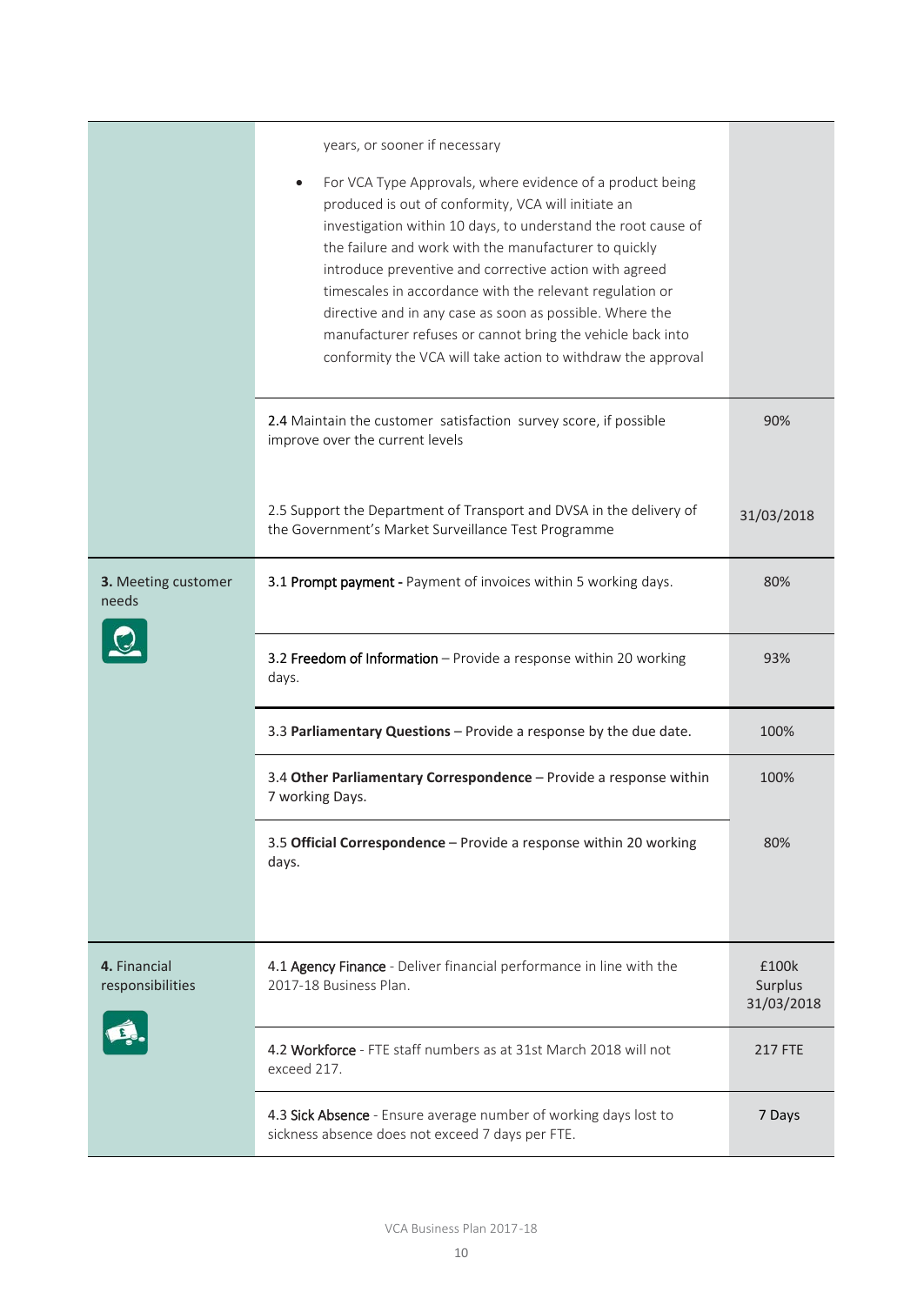# **DELIVERING THE PLAN**



#### **3.1 Human Resources**

VCA Human Resources (HR) will continue to provide people processes aligned to wider Government HR strategy and underpinned by the Civil Service core values.

To meet the various challenges that we face, we need staff that have the right skills and capabilities at the right time. To achieve this we will continue to develop our skills and expertise to strengthen our own capability in areas such as leadership, people management, project delivery and digital to successfully deliver the Government's challenging transport agenda.

We will support a learning culture where everyone has fair and equal access to the right development opportunities and invest into the Agency's succession planning to develop and equip all our people with the knowledge, skills and behaviours to effectively perform in their roles, both now and in the future. We would like our people to be in control of fulfilling their own potential, able to shape their opportunities and drive their personal learning and development.

We will finalise the implementation of the HR system which will underpin the activities of the Agency, i.e. managing budgets, recruitment, succession planning, talent management, workforce planning, etc. We will be also upgrading our electronic time recording system to fully support more flexible working arrangements for our staff.

#### **3.2 During 2017-18 we will:**

- Improve our Resource Planning to ensure we more accurately predict where and when our resources are needed and what skills are required of them
- Create succession plans for all critical posts and ensure ready successors are identified, developed and attraction strategies put in place when required
- Invest in developing our people to ensure that they are able to meet their potential and strengthen our business capability
- Further develop our recruitment and retention strategies to attract the best people; this includes the ongoing support of our successful Graduate Engineer recruitment programme, recruiting high calibre engineering graduates, training them through the Institution of Mechanical Engineers accredited Monitored Professional Development Scheme (MPDS) and supporting a fast track route to becoming Chartered Engineers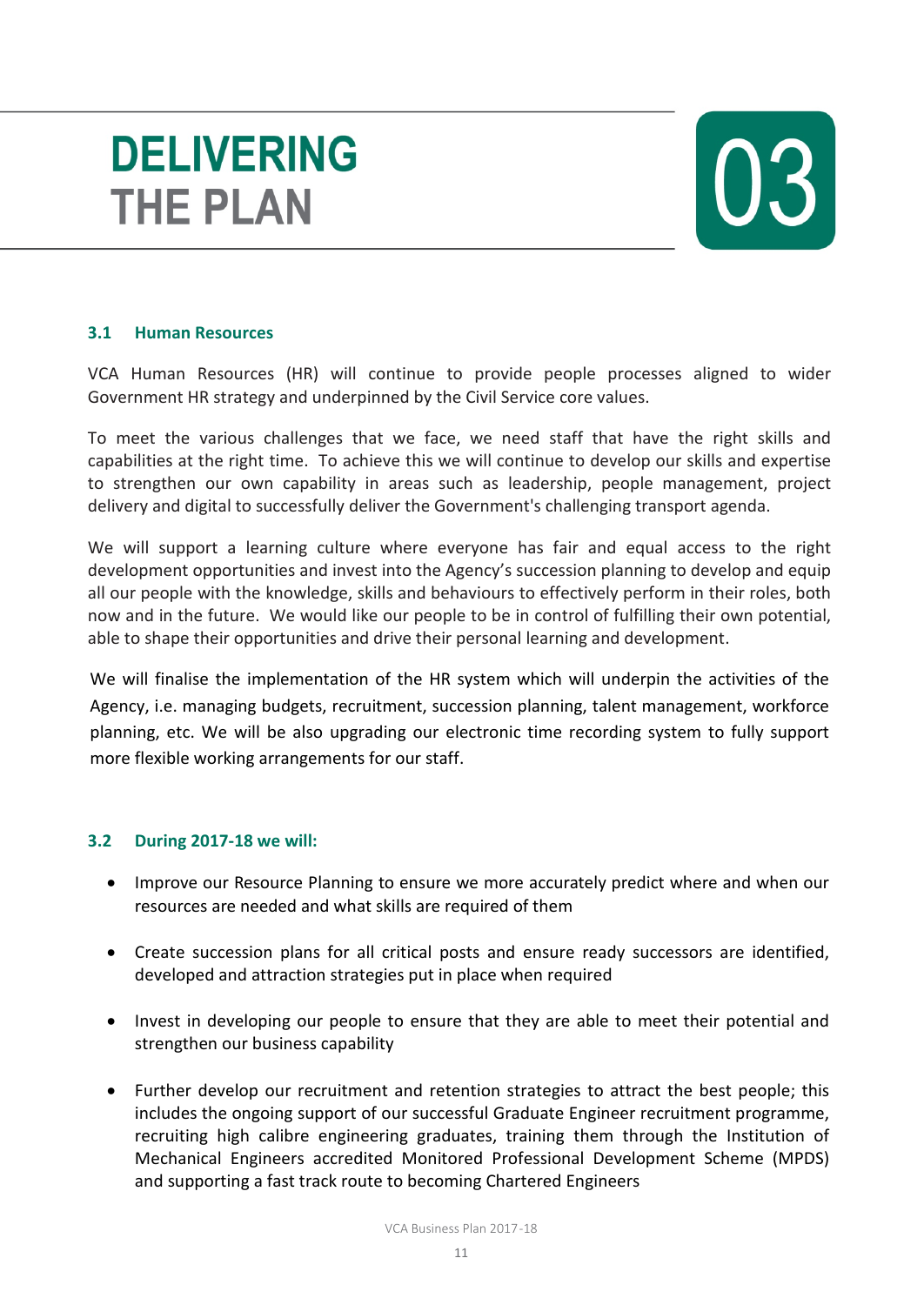- Continue to encourage our staff to identify with an Operational Delivery Profession to support further clarity around career development
- Continue to focus on the recruitment of operational delivery staff to ensure that resources are in place to meet our statutory obligations and support key Department aims
- Increase line manager capability across all areas and grades; embedding strong leadership and management skills throughout the organisation and building confidence in giving feedback, discussing performance and supporting career development as well as effectively leading the organisation through change
- Evaluate suitability of each vacant role for the apprenticeship scheme, before advertising it for a wider audience. We will work closely with each apprentice to provide them with the best workplace experience and the finest skills set to secure their long term career in the Agency

#### **3.3 Wellbeing**

We believe that using a flexible people management approach motivates and creates an environment that enables all VCA staff to be productive.

We will continue to drive forward our Wellbeing Strategy – aiming to identify and reduce workrelated stress, support staff to deal with mental health related issues, promote exercise and activity and allow greater flexibility with working patterns to help our people achieve the right work/life balance. We will be working closely with our Employee Assistance Programme, charities and internal networks to assist us with achieving our objective.

We will provide safe and comfortable working environment for our staff, where they are fully supported to deliver first class services.

#### **3.4 Diversity**

VCA values and utilises the potential and strengths of all staff in the Agency by treating people as individuals, embracing variety, rejecting prejudice and accommodating changes in working patterns. VCA believes that using a flexible people management approach motivates staff and creates an environment that enables all members of the Agency to be productive.

VCA's Diversity Champion will provide leadership on diversity and inclusion across the whole of the VCA, in particular work to:

Tackle barriers to progression within the organisation for members of under-represented groups;

Address the gender imbalance between junior and senior roles across the organisation;

Harness the cultural diversity of VCA's overseas offices to foster an inclusive environment that is respectful and positive in its partnerships with diverse cultures.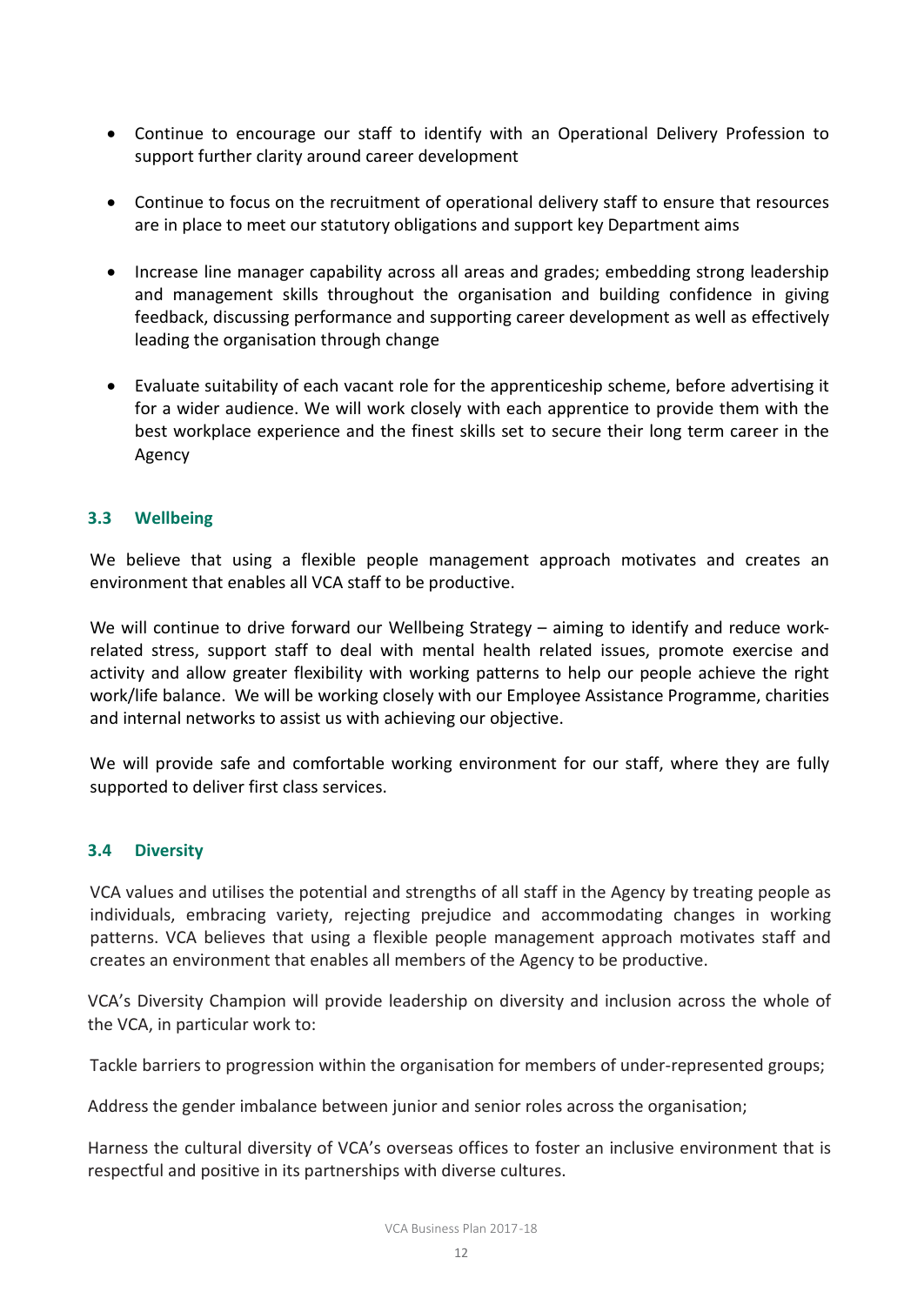#### **3.5 Estates**

VCA leases its headquarters building in Bristol, land at the HORIBA/Mira site for the Midlands Centre as well as an office for the Dangerous Goods activities in Leatherhead, adjacent to testing facilities. The overseas offices are all leased.

The lease on the headquarters building in Bristol was extended in 2016 for a further five years with a three year lease break. In view of this we have carried out some refurbishment work to a achieve safe, secure and user friendly environment, which will also enable us to move towards achieving our sustainability targets. The refurbishment work will remain our focus through 2017- 18.

We will continue working with DfT to secure a Total Facilities Management Contract to realise our efficiency savings.

We will be also exploring options to renew our pool cars with the intention of introducing more sustainable electric vehicles.

#### **3.6 Digital Service Delivery**

During 2017/18 we will look to augment our existing online services, improving customer service and building on efficiencies. We will:

- Continue to move key application services to the Cloud; and
- Implement the findings from the review of the end-to-end Type Approval processes and delivering digital applications that fully integrate with back office functions

#### **3.7 Information Services**

The ICT function within VCA provides infrastructure support, Help Desk services and IT Security. Plans for 2017/18 are ambitious and include:

- Supporting the key deliverables outlined above;
- Development and implementation of an overarching strategy to ensure that there is a robust infrastructure in place to support the organisation going forward, unifying platforms where possible;
- Building on existing efficiencies by consolidating support contracts and suppliers;
- Continuing to provide Information Assurance to VCA and DfT Senior Information Risk Officers;
- Improving support for mobile working; and
- Supporting the complete rollout of an Enterprise Content Management system across the organisation.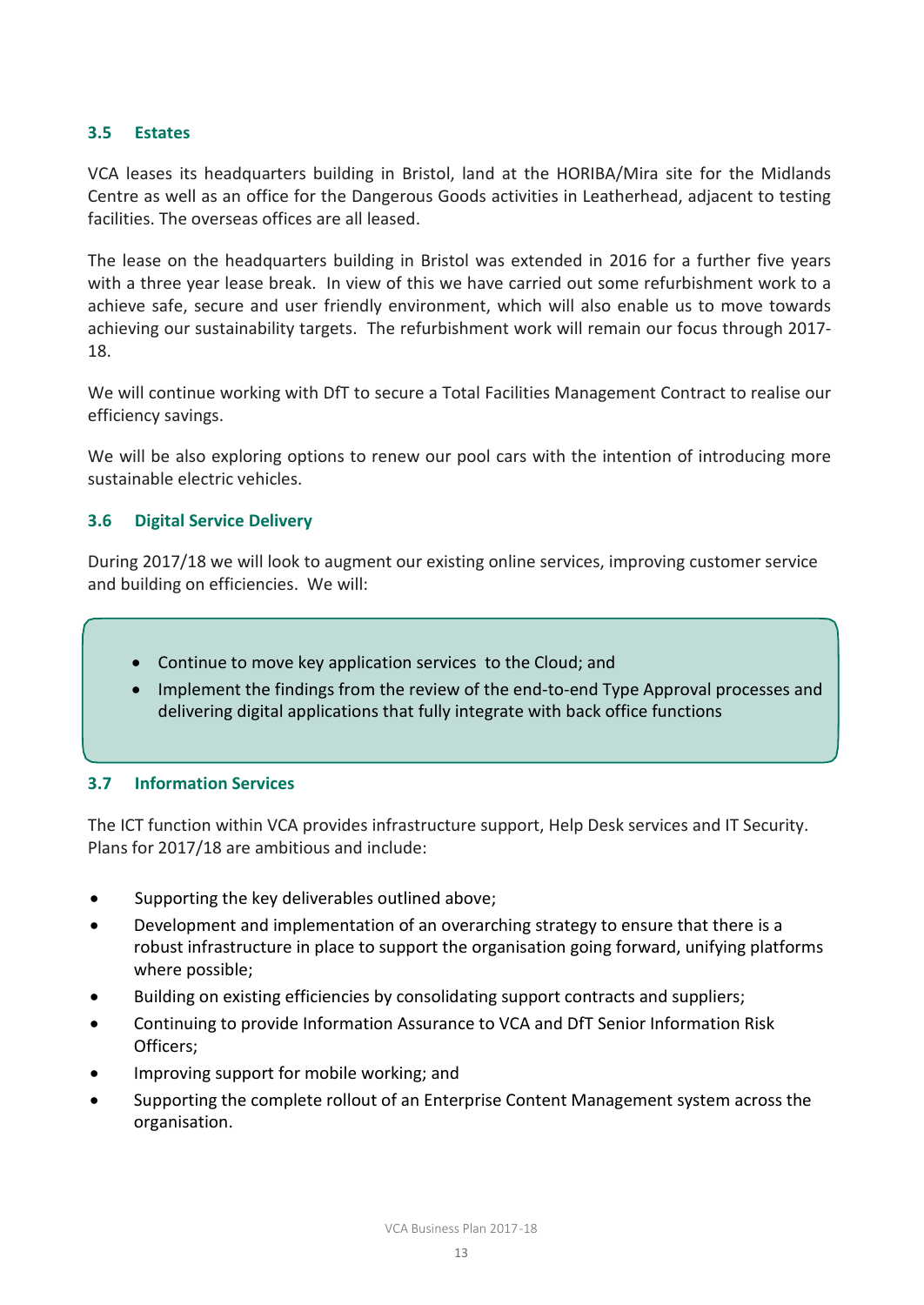# **ANNEX**



| <b>Financial forecast</b>                    | <b>Forecast Outturn</b><br>2016-17<br>£ '000 | <b>Business Plan</b><br>2017-18<br>£ '000 |
|----------------------------------------------|----------------------------------------------|-------------------------------------------|
|                                              |                                              |                                           |
| Statutory fee income                         | 15,895                                       | 16,809                                    |
| Commercial fee income                        | 1,845                                        | $\mathbf 0$                               |
| Other income                                 | 2,113                                        | 1,939                                     |
| <b>Total income</b>                          | 19,853                                       | 18,748                                    |
| Staff costs                                  | (10, 028)                                    | (10, 100)                                 |
| Travel & Subsidence                          | (1,624)                                      | (1, 571)                                  |
| Agents fees                                  | (4, 921)                                     | (4,520)                                   |
| ICT charges                                  | (828)                                        | (809)                                     |
| Accommodation                                | (693)                                        | (707)                                     |
| <b>Consultancy and Professional Services</b> | (200)                                        | (200)                                     |
| Postage and printing                         | (81)                                         | (79)                                      |
| Depreciation                                 | (485)                                        | (463)                                     |
| Other costs                                  | (393)                                        | (200)                                     |
| <b>Total expenditure</b>                     | (19, 253)                                    | (18, 649)                                 |
| <b>Net Operating (cost)</b>                  | 600                                          | 99                                        |